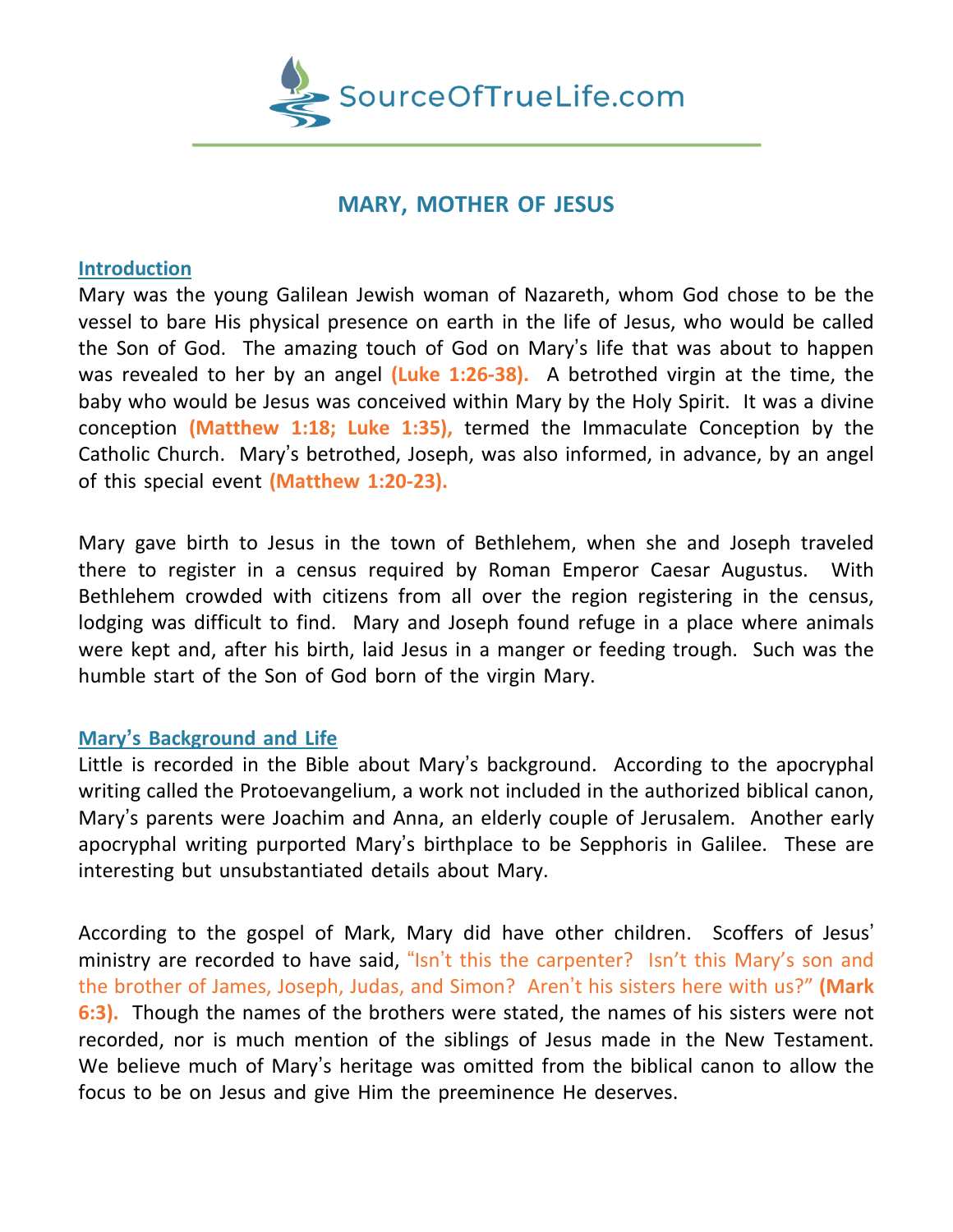Mary did have a very notable cousin by the name of Elizabeth who was pregnant at the same time Mary was. Elizabeth gave birth to a son, a contemporary of Jesus by the name of John, ultimately known as John the Baptist, who would prepare the way for the ministry of Jesus, calling on everyone to repent and be baptized.

Throughout the short earthly life and ministry of Jesus, Mary was mostly an observer. The gospels record these events in which Mary is mentioned:

Purification and presentation of Jesus when he was an infant **(Luke 2:22-24).**

Jesus in the Temple at age 12. Jesus remained in Jerusalem after Passover, while Mary and Joseph traveled a day's journey before noticing he was missing. Jesus sat under the teaching of rabbis, asking them questions and amazing everyone who perceived his understanding and admired the questions he was asking **(Luke 2:41-52).**

Mary was present at a wedding in Cana in Galilee, as was Jesus. When the hosts ran out of wine to serve the guests, Mary informed Jesus about the predicament. Jesus replied, "Dear woman, why do you involve me? . . my time has not yet come" **(John 2:1-11).**

At the crucifixion of Jesus, Mary was there among others Jesus knew. Jesus acknowledged her presence, asking her to perceive his situation and suggesting to the disciples that Mary was now their 'mother' and needed support **(John 19:25-27).** It is interesting to note that Mary is the only person mentioned in the Bible who was present at both Jesus' birth and death.

## **Closing Thoughts**

Mary was a special woman in the sight of God, to have been chosen to give birth to Jesus. She deserves our admiration for being a willing vessel for God's purposes. Having said that, Mary's veneration by some believers seems misplaced, given the many places in Scripture we are told not to worship or esteem other humans, angels, or other beings God created. Please see these passages – **Matthew 4:9-10; Revelation 22:8-9; Romans 1:25; Colossians 2:18.**

Some Catholics and Eastern Christians teach that Mary's body, at her death, was raised directly to heaven, known as the Assumption of Mary. Some believe she has appeared to believers many times over the centuries. Some even believe that Mary, as the